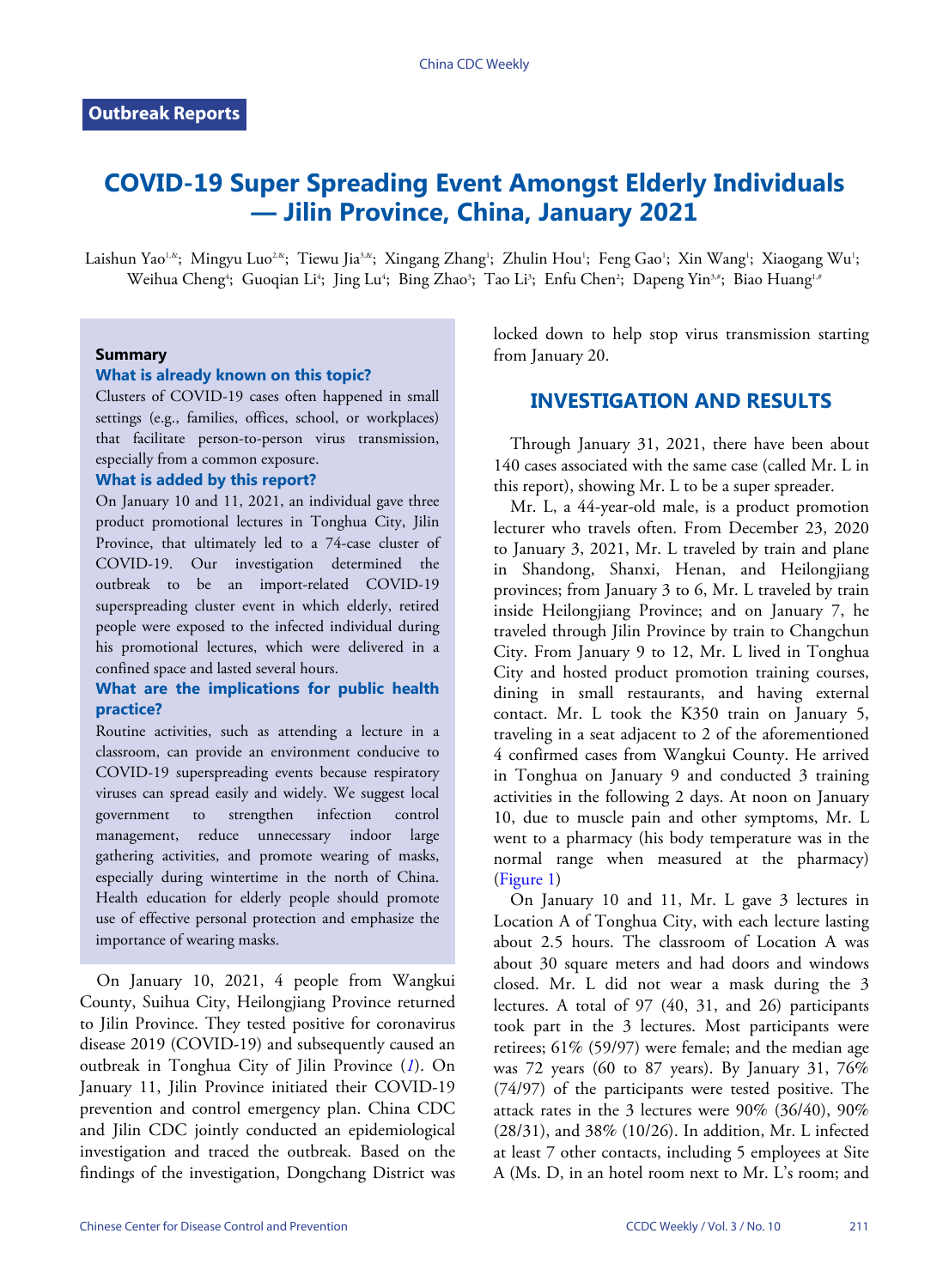Ms. E, an employee at the restaurant that Mr. L visited twice). Infected close contacts of Mr. L spread the virus during dinners, other lectures, shopping, and playing mahjong, etc. There were more than 30 infections by the close contacts of Mr. L. In summary, until January 31, Mr. L directly infected 81 close contacts (firstgeneration cases) and indirectly infected at least 60 close contacts of the contacts (second-generation and

third-generation cases) in Dongchang District of Tonghua ([Figure 2](#page-1-1)).

On January 10, Jilin CDC sequenced the virus isolated from the first batch of pharyngeal swab samples from the original imported cases from Wangkui County, Suihua City, Heilongjiang Province. On January 12, the sequencing data were delivered to China CDC for whole genome sequencing. The 4

<span id="page-1-0"></span>

<span id="page-1-1"></span>FIGURE 1. Movement of Mr. L from December 23, 2020 to January 12, 2021.



FIGURE 2. Three generations of infection from index case, Mr. L from January 12 to January 31, 2021.